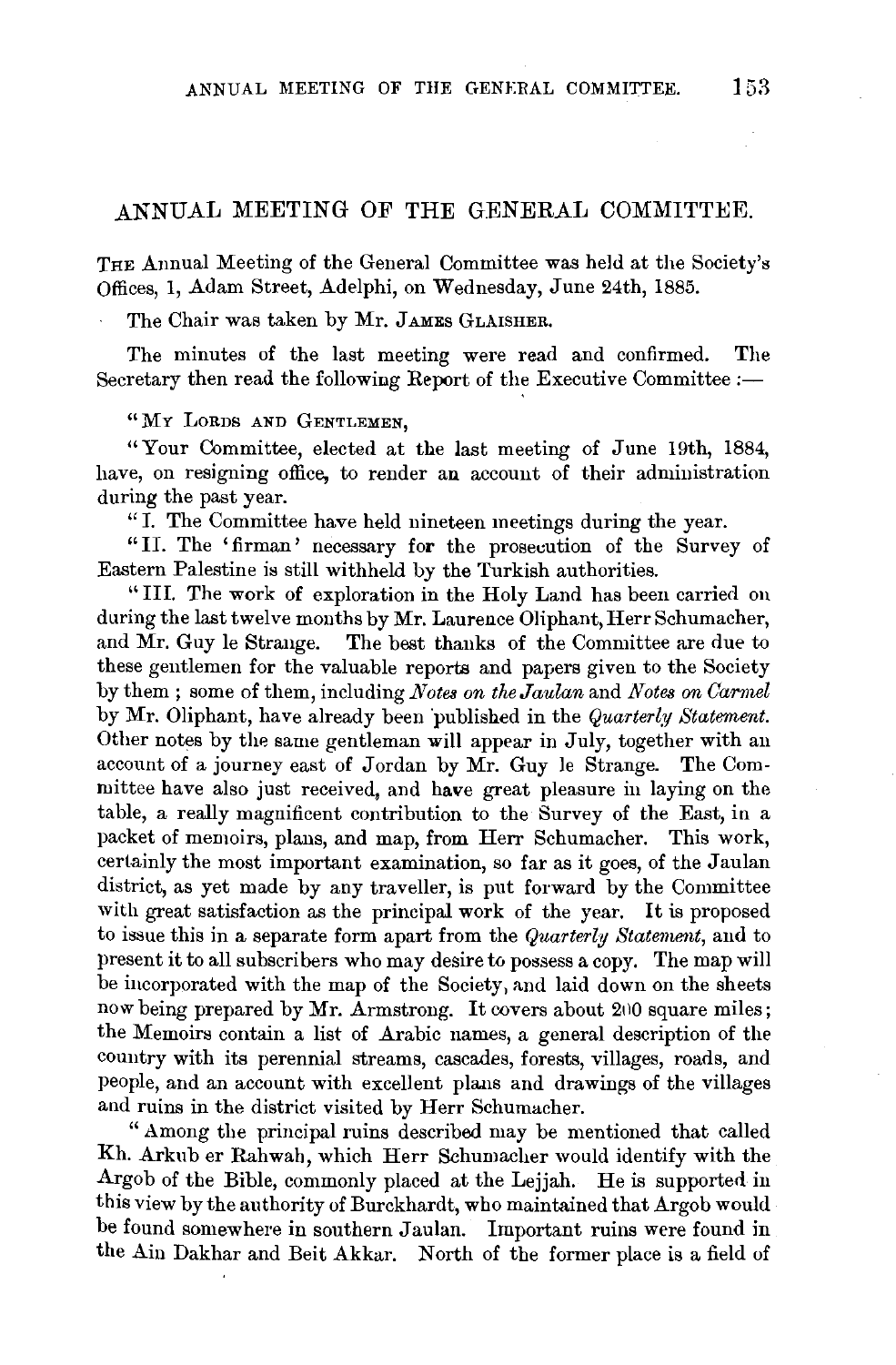dolmens, in number not short of 500, called by the natives Kubur Beni Israil-graves of the children of Israel. Ancient stone bridges were found crossing the streams at Nahr el Allan and Nahr Rukkad; a remarkable altar was found at Kefr el Ma, conjectured by Herr Schumacher to be the Maccabæan Alima. Here a remarkable statue of basalt was also found. In a village called Sahem el Jolan, Herr Schumacher thinks he has discovered the Biblical Golan, which has hitherto escaped identification. The situation, the name, the extensive ruins, and the traditions of the people, all seem to confirm Herr Schumacher's conjecture. The ruins of the remarkable underground city of Ed Dera were examined and planned for the first time, together with the towns and monuments of El Mezeirib Tuffas and Nawar, identified by Mr. Oliphant with the land of Uz; other subterranean buildings were found at Kh. Sumakh and at Sheik Saad. The rock tomb of Job was also photographed and planned. These Memoirs and Maps may be considered as following immediately on the notes furnished by Mr. Oliphant for the *Quarterly Statement* of April last. The recovery of two important Biblical places, the mass of light thrown upon ancient worships, the great number of ruins planned, and the care and intelligence bestowed upon the whole work, render it incumbent upon the Committee to ask the General Committee for a special vote of thanks to this young explorer, as well as to Mr. Oliphant and Mr. Guy le Strange. It must also be mentioned that Mr. Oliphant has discovered a dolmen in Judæa, where hitherto none had been found. It lies in a desert and hilly part of the country, on sheet 115 of the great map. Another interesting discovery is one made by Herr Hanauer, close to the site of the ancient Zorah, of a rock altar which suggests the pas5age in Judges xiii, 19 and 20.

"The publications of the year in the *Quarterly Statement* have also included Major Kitchener's important geographical report of the Arabah Valley. An archaeological paper by Clermont-Ganneau on Palestine Antiquities in London, and communications from Canon Tristram, Rev. H. Clay Trumbull, Rev. H. G. Tomkins, Dr. Selah Merrill, Dr. Chaplin, Rev. W. F. Birch, Professor Hull, Mr. Baker Greene, and others, to whom the best thanks of the Committee are due. The books published by the Committee since the last meeting of the General Committee are 'Mount Seir' by Professor Hull, and cheap editions of Captain Conder's 'Tent Work' and 'Heth and Moab.' The remaining copies of the 'Survey of Western Palestine' have been placed in the hands of Mr. A. P. Watt, of Paternoster Row, for disposal, subject to the condition that no reduction be made on the original price of the work. -

"The Committee have now in their hands the whole of Professor Hull's Geological Memoirs. This important work has been sent to the printers and will be issued as soon as possible.

"An arrangement has been made with Mr. H. Chichester Hart, by means of which we shall be enabled to publish his Memoirs on the Natural History of the Arabah. Herr Schumacher will also, it is hoped, continue his researches as opportunity may offei.